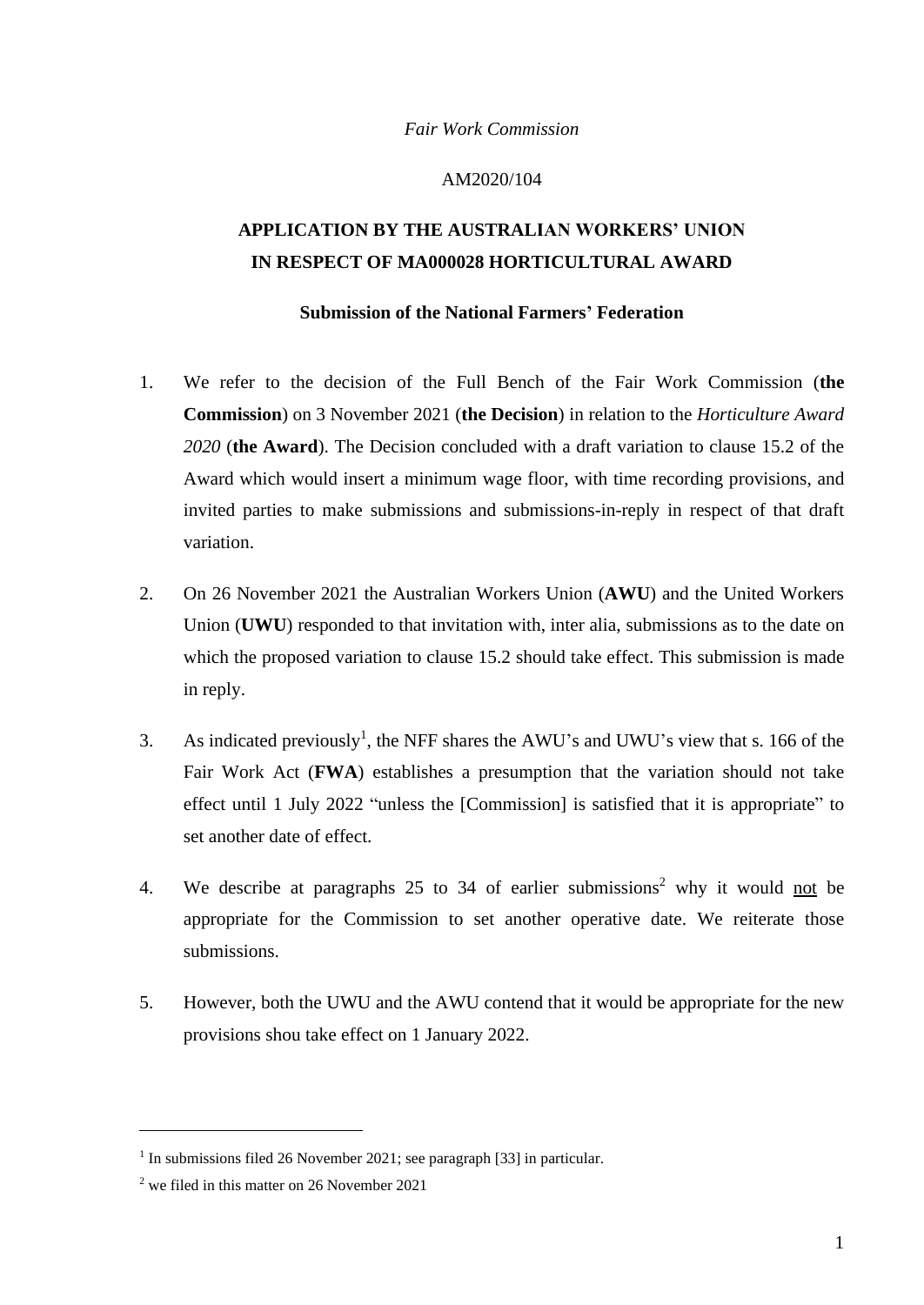- 6. In support of this contention, both the AWU and UWU invoke<sup>3</sup> the Commission's finding that there is presently "widespread non-compliance with clause 15.2" and widespread underpayment of pieceworkers, and that the new provisions will address those issues.
- 7. We note that the Commission has expressly stated that these submissions should not be treated as an opportunity to reagitate those findings<sup>4</sup>. As such, we do not take issue with the conclusions. Nonetheless, we note that a rapid introduction of the new provisions, which does not enable growers a reasonable opportunity to adapt may, in the short term, result in greater levels of Award non-compliance. As indicated in our earlier submissions, the Decision and the new provision will mandate significant changes to the management of labour on fruit and vegetable farms. Growers will need time to adapt their workplaces and administrative systems to conform. It follows that if adequate time is not allowed, far from the new provision improving compliance levels, instances of non-compliance — i.e., with the new requirements — may become more prevalent.
- 8. This is a concern which militates against any early adoption of the new provisions. However, it is particularly true with respect to the Unions' proposed start date of 01 January 2022. That date is a mere two weeks (more or less) after it may be assumed that the Commission will issue the final decision in this matter i.e., which will formalise the determination. It would also mean that the variation takes effect during or just before the peak season<sup>5</sup> for many commodities/regions when many growers are working long hours focused on harvest. Finally, a commencement during the Christmas/New Years' period is particularly problematic, given that many of the professional support services which growers will call upon to assist them to implement the change<sup>6</sup> may not be available. With these factors in mind, adopting the changes from 1 January 2022 would be exceedingly difficult if not impossible for growers to achieve.
- 9. In short, we argue that enabling compliance is a reason for rejecting an early commencement date, for allowing a reasonable transition period before the new

 $3$  AWU at [14] – [17]. UWU at [24].

<sup>4</sup> Paragraph [587] of the Decision.

<sup>&</sup>lt;sup>5</sup> See, for example, Reardon at [6], Kelly at [7], McClintock at [7], Trewin at [6], Gaeta at [3], Distill at [7].

<sup>6</sup> Such as bookkeepers, accountants, lawyers, et cetera.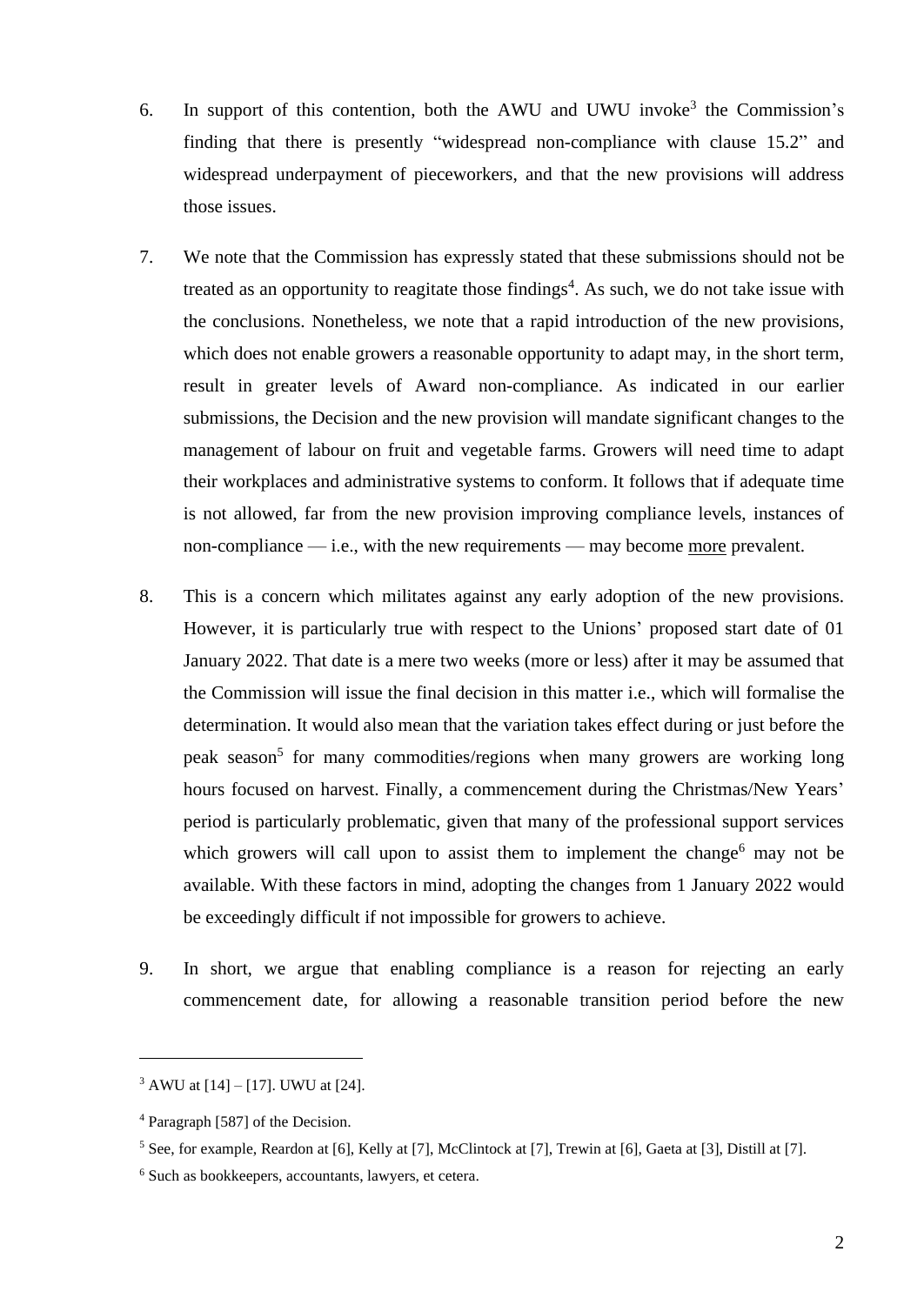provisions take effect, and as such for retaining the presumptive commencement date established by s  $166(1)(a)$ .

- 10. The AWU also cites the Commission's determination that the new provisions will increase productivity on the basis that "introducing a minimum wage floor will provide [growers with] an incentive to reduce the current cohort of unproductive workers, thus increasing productivity." The AWU notes that, in consequence, "any negative impacts for employers from an earlier operative date are likely to be manageable and not sufficient to outweigh the positive factors ..."
- 11. We note, however, that the Commission's finding on this point is premised on the assumption that growers will be able to replace the unproductive cohort with productive workers. Assuming that this to be true — whether through engaging with external labour mobility programs such as the The Pacific Australia Labour Mobility scheme<sup>7</sup> or implementing tools to attract a committed domestic workforce — it will take time for growers to engage with/in those processes.
- 12. Indeed, the Commission's findings assume that a more productive cohort of workers is available. Given the well documented workforce shortages which the sector is experiencing as a result of closed international borders<sup>8</sup> an assumption that more workers will be available in the short term is particularly problematic. We note our earlier submission addresses this point at paragraph 28.
- 13. As such, in our view the AWU's submission on this point also militates against an early implementation of the new provision and supports the retention of the presumptive commencement date of 1 July 2022.
- 14. Finally, the AWU refers to an earlier decision of the Commission in 2019 which introduced overtime for casual provisions. The AWU claims that numerous applications to the Commission were made for enterprise agreements which sought to nullify the effect of the decision. These claims are speculative and made without citing any supporting evidence, either as to the assertions made about historical occurrences or their relevance (if any) for future conduct. The Commission should weigh the claims accordingly. However, even if the AWU's claims are accepted, we note that they

<sup>7</sup> Formerly the Seasonal Worker Program.

<sup>8</sup> See paragraph 28 of our 26 November 2021 submission.